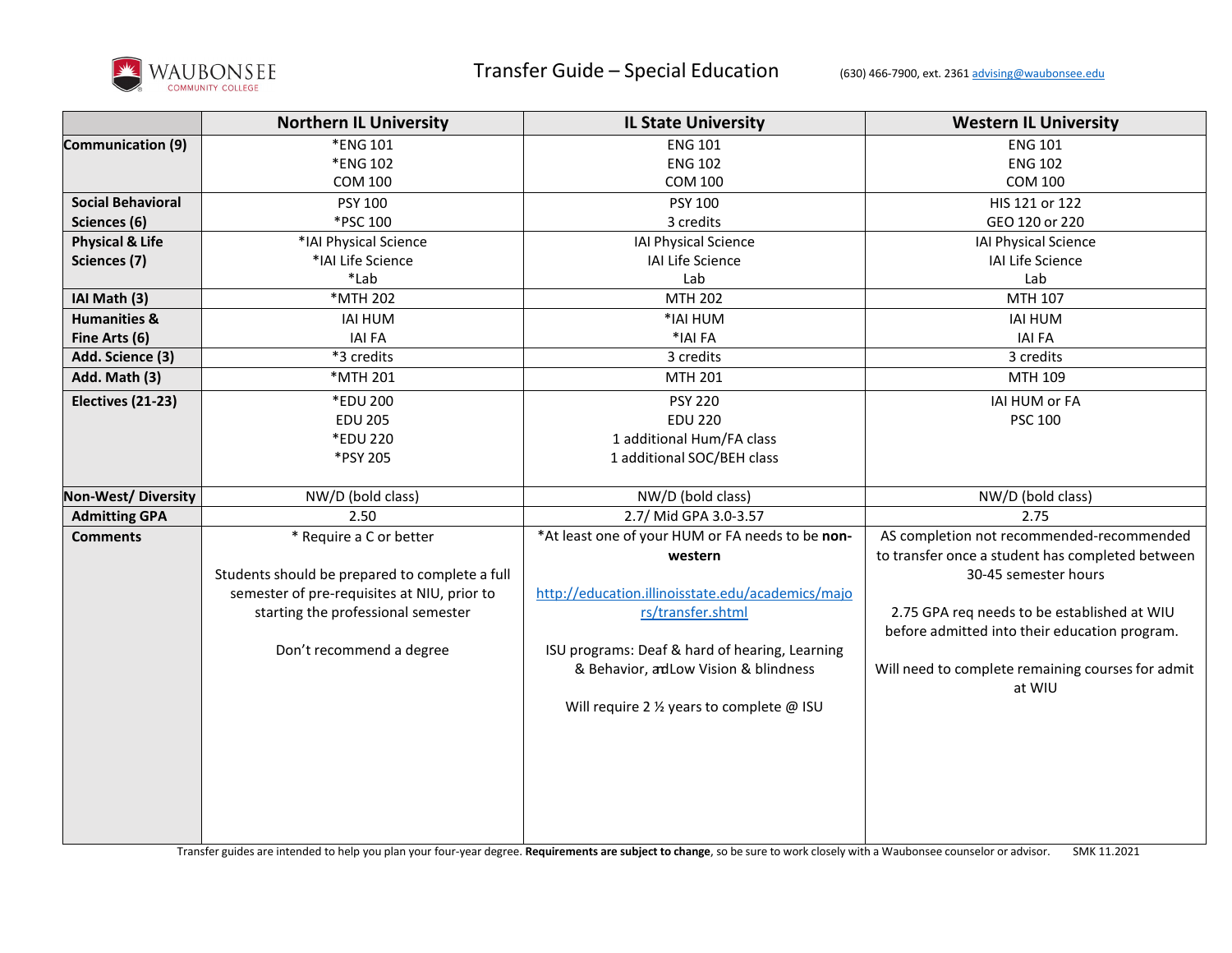

|                            | <b>Eastern IL University</b>                  | <b>Aurora University</b>                         | U of I at Urbana Champaign                                     |
|----------------------------|-----------------------------------------------|--------------------------------------------------|----------------------------------------------------------------|
| Communication              | *ENG 101                                      | <b>ENG 101</b>                                   | <b>ENG 101</b>                                                 |
|                            | *ENG 102                                      | <b>ENG 102</b>                                   | <b>ENG 102</b>                                                 |
|                            | *COM 100                                      | <b>COM 100</b>                                   | <b>COM 100</b>                                                 |
| <b>Social Behavioral</b>   | <b>PSC 100</b>                                | HIS 121 or 122                                   | PSY 100                                                        |
| Sciences (6)               | <b>PSY 100</b>                                | 3 Credits                                        | 3 credits                                                      |
| <b>Physical &amp; Life</b> | IAI Physical Science                          | *Any IAI BIO                                     | IAI Physical Science                                           |
| Sciences (7)               | IAI Life Science                              | ESC 100 & 101                                    | IAI Life Science                                               |
|                            | Lab                                           |                                                  | Lab                                                            |
| IAI Math (3)               | *MTH 202                                      | MTH 202                                          | <b>IAI Math</b>                                                |
| <b>Humanities &amp;</b>    | <b>IAI HUM</b>                                | IAI HUM or IAI FA                                | 1 IAI Humanities                                               |
| Fine Arts (6)              | <b>IAI FA</b>                                 | <b>HUM 101</b>                                   | 1 IAI Fine Arts                                                |
| Add. Science (3)           | 3 credits                                     | *Any IAI CHM or PHY                              | 3 credits                                                      |
| Add. Math (3)              | *MTH 201                                      | <b>MTH 201</b>                                   | 3 credits                                                      |
| Electives (21-23)          | *EDU 200                                      | <b>EDU 210</b>                                   | <b>EDU 200</b>                                                 |
|                            | *EDU 202                                      | <b>EDU 220</b>                                   | Choose 1: EDU 210, PSY 220, or PSY 205                         |
|                            | *PSY 205                                      |                                                  | EDU 202*                                                       |
|                            | <b>EDU 220</b>                                |                                                  | **Foreign language                                             |
|                            | <b>EDU 205</b>                                |                                                  |                                                                |
|                            | 1 additional Hum/FA class                     |                                                  |                                                                |
|                            | 1 additional SOC/BEH class                    |                                                  |                                                                |
| <b>Non-West/ Diversity</b> | NW/D (bold class)                             | NW/D (bold class)                                | NW/D (bold class)                                              |
| <b>Admitting GPA</b>       | 2.65                                          | 3.0                                              | 2.75 min/3.0+ is HIGHLY recommended                            |
| <b>Comments</b>            | Don't recommend AS degree. Difficult to       | Must complete a semester at AU before            | **Foreign Language required for admittance! 2 yrs in HS        |
|                            | transferdirectly to Spec Ed with AS degree    | application to the college can be complete       | or 2 semesters at college level $-3^{rd}$ year/level needed to |
|                            |                                               |                                                  | graduate                                                       |
|                            | EDU 200+EDU 202+PSY 205=ELE 2050 at EIU       | Degree recommended                               | C or higher in all classes                                     |
|                            |                                               |                                                  |                                                                |
|                            | Require C or better in all classes            | Please contact AU for additional information     | Students are recommended to consult with the CoE               |
|                            |                                               |                                                  | http://education.illinois.edu/programs/information-            |
|                            | *Required for admission                       | *ANY IAI BIO will meet AU's BIO1150, any IAI PHY | for/transfer-students                                          |
|                            |                                               | or CHM will meet AU's NSM 2500                   |                                                                |
|                            | Foreign Language Requirement-2 Years of a     |                                                  | Highly Competitive due to space constraints                    |
|                            | single foreign language in High School OR two |                                                  | Fall start only- recommend transfer with 30 credits            |
|                            | semesters of a single foreign language in     |                                                  |                                                                |
|                            | college                                       |                                                  | Need to document a min of 50 hours of experience with          |
|                            |                                               |                                                  | students with disabilities                                     |

Transfer guides are intended to help you plan your four year degree. **Requirements are subject to change**, so be sure to work closely with a Waubonsee counselor or advisor. SMK 11.2021